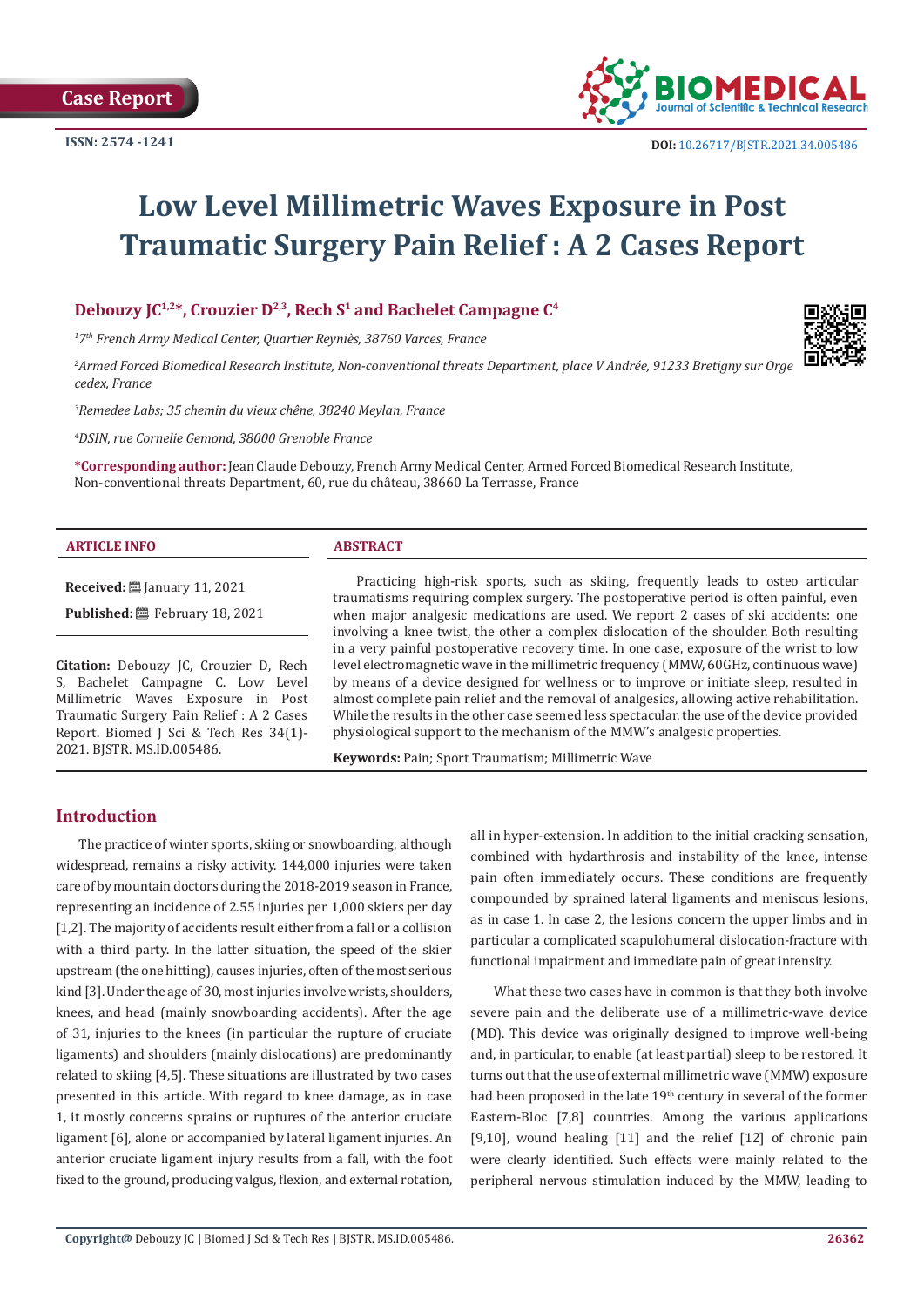central endorphin secretion and thus to a hypoalgesic effect. This was supported, in particular, by several neurophysiological studies in animal experiments [13,14]. Recent technological advances in high-speed electronics and miniaturization have allowed to develop inexpensive, integrated hyper-frequency emitters that can be simply worn by the patient like a watch (see (Figure 1), Millimetric device, MD). The DM is mounted as a watchstrap. The arrow indicates the 2cm<sup>2</sup> rectangular antenna on the path of the median nerve; the battery is placed on the other side of the wrist. This device emits a continuous electromagnetic wave of 60GHz at a power density of  $14\text{mW/cm}^2$  over 2 cm<sup>2</sup> skin surface. Positioned on the inner side of the wrist (2 sessions of 30 minutes per day), it is thus in close contact with the median nerve. The two cases reported in this article present the effects of MMW exposure on post-surgical or post traumatic physical suffering.



**Figure 1:** The MD, mounted as a watchstrap. The arrow indicates the 2cm<sup>2</sup> rectangular antenna on the path of the median nerve; the battery is placed on the other side of the wrist.

# **Cases Description**

First patient, Mrs Marie R., 37 years old, a well-trained athlete (mountain military environment), with no history of surgery, ongoing medical treatment, or addiction.

Facts and initial medical care: during a day of recreational skiing (December 2019), while at a standstill, Marie's left leg was pulled by her child's skidding, cramped. The slip resulted in a fall with a rotating movement of her left leg in hyper-extension, while her foot kept fixed to the ground. She felt an internal cracking sound as her knee locked in a 30° flexion. The initial pain was evaluated at 5 (according to the visual analogic pain scale, VAS [15]. The knee was immobilized with a Zimmer splint, which was difficult to endure. A medical treatment, i.e. anti-inflammatories (Ketoprofene100) and major analgesics (Tramadol/paracetamol/Ixprim) limited the pain (VAS of 5) while a flessum gradually appeared. This finally led to an MRI examination after 7 days, which showed a total rupture of the anterior cruciate ligament (posterior uninjured), associated with a partial rupture of the anterior lateral ligament and a tear of the external meniscus with bucket handle. The immediate treatment against the flessum consisted of hyper-extending the knee, under anaesthesia (Meopa gas), and fixing the position with the Zimmer splint. At this time the pain was syncopal, with absolute insomnia.

High doses of Tramadol (3x50) and Paracetamol, only partly limited VAS to 6.

Two weeks later, a surgery was performed: classic ACL technique (French DIDT) for the anterior cruciate ligament [16,17], and sutures of the external meniscus (the lateral ligament was not modified). The surgery was combined with a Zimmer splint. After 3 days, the pain level was still over 5 despite the maximum recommended daily analgesic doses (Ketoprofene 100mg, Tramadol 200 mg, Paracetamol 4g, icing). Spontaneous evolution, thanks to the removal of the splint, allowed to reduce such doses, with at this time a VAS of 3. Rehabilitation phase and use of MMW - after 20 days: from the first rehabilitation session, extreme pain reappears (VAS of 8), quadricipital muscule atrophy sets in. The use of major analgesics (Ketoprofene 100mg, Tramadol 200 mg, Paracetamol 4g), in high daily doses, is again required to achieve an approximate VAS of 5. This led Mrs Marie R to test the MMW bracelet, twice a day to begin with. As soon as she started (i.e. on day 28), the VAS dropped to 2 and all medical treatment was immediately stopped (use of ice only, locally). Thereafter, only one use of the bracelet per day was maintained, and Marie was able to undertake regular rehabilitation (VAS 2). Furthermore, she began to space out the bracelet sessions, and managed to walk with a single crutch. The crutches were removed in the following weeks, which finally enabled her to stop using the bracelet. The different stages are shown in (Table 1) below.

**Table 1:** Evolution Of The Clinical Case 1 and Associated Pain (VAS).

| Day       | <b>Circumstances</b>                | <b>VAS without</b><br>treatment | VAS under<br>treatment |  |
|-----------|-------------------------------------|---------------------------------|------------------------|--|
| $\Omega$  | Accident                            | Not quoted                      | 5                      |  |
| $1 - 20$  | First immobilisation<br>with splint | $8-9$                           | 6                      |  |
| $20 - 25$ | Post surgery                        |                                 | $5$ to $3$             |  |
| 25-28     | Rehabilitation                      | 8                               | 5                      |  |
| 28        | MMW bracelet 2/day                  | $\mathcal{L}$                   |                        |  |
| 40-100    | Bracelet 5 days a<br>week           | $\overline{\mathcal{L}}$        |                        |  |

Second patient, Mrs Kate B., 54 years old.

Facts and initial medical care: while skiing, Mrs Kate B was struck from behind by a snowboarder, causing a violent projection on the ground. Initial pain was extreme (VAS of 9). She presented with an antero-inferior dislocation of the right shoulder, associated with complete lesion of the brachial plexus. The initial clinical examination found complete homolateral anesthesia and motor impairment in the territories C5 to T1. Complementary explorations confirmed a complete tear of the supraspinatus, adipose within the infraspinatus muscle, associated with tuberosity impaction with a notch against the antero-inferior edge of the glenoid. Pain management required major painkillers (Paracetamol, Tramadol, Pregabalin), leading to limited relief (VAS of 6). Recovery and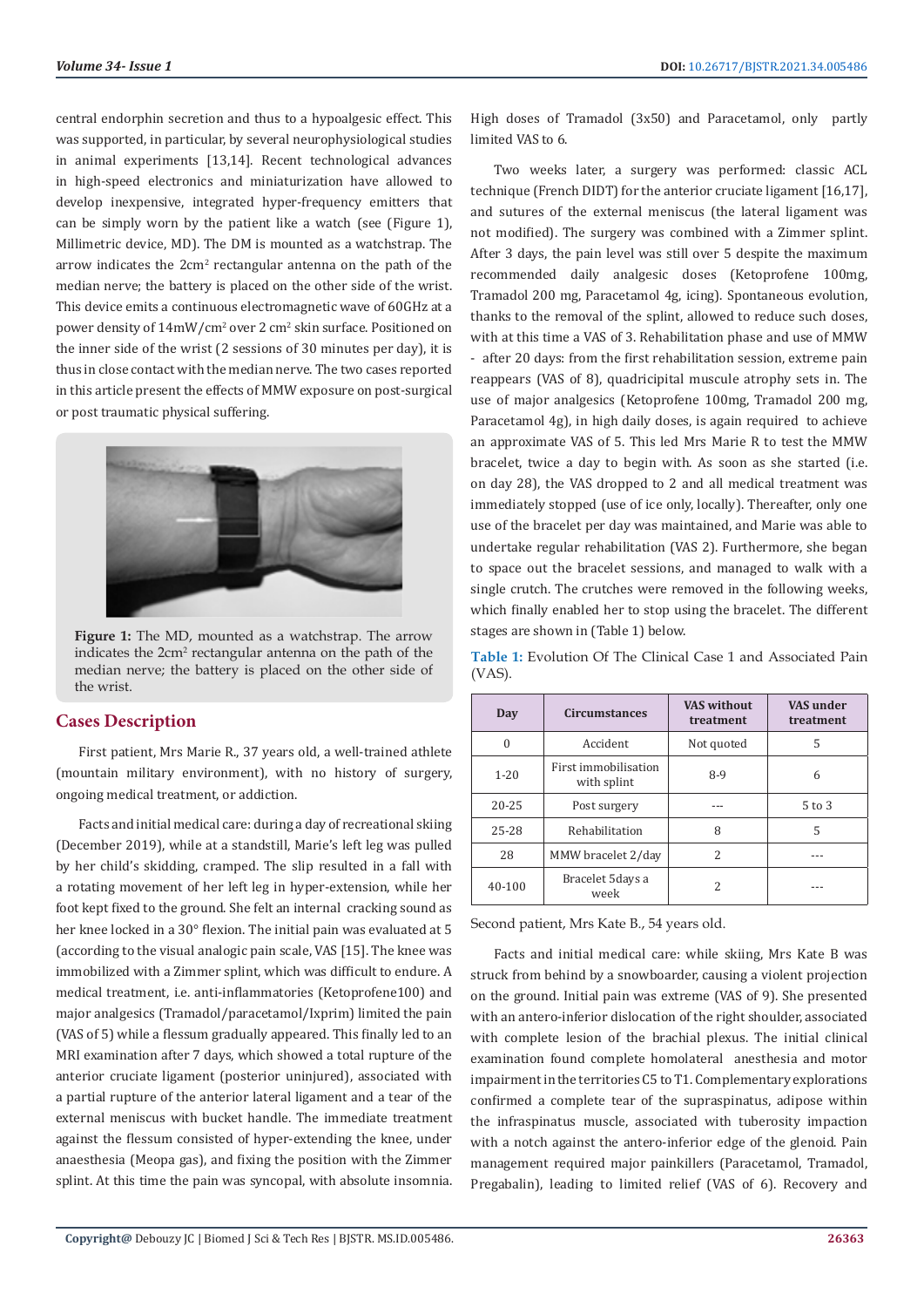rehabilitation extended over 1 year, including reconstructive surgery of the rotator cuff (new period at VAS = 9). These finally led to a partial recovery of the paralysis and an incomplete functional shoulder recovery, in February 2020. The first use of the remedy on the right wrist (side of the trauma) took place from 12 to 14 March. An increase in the feeling of crushing and numbness in the right-hand fingers was observed, whereas no noticeable effect on dysesthesia or shoulder pain was present. In the hypothesis of an alteration of nerve conduction by its paraparetic limb, the wrist on which the device was worn was changed, i.e. from right to left wrist (2 to 3 times a day, from 14 to 19 March).

Although it was difficult to assess the decrease in pain intensity and to dissociate it from a possible placebo effect, or from the still ongoing recovery of the shoulder as well as the nervous recovery of the hand and forearm, a better quality of sleep at night was clearly noted, with significantly fewer night-time awakenings due to shoulder pain (VAS lowered from 4-5 to 2-3). upward movements as well as external rotation. In addition, each time she woke up it took Kate less time to go back to sleep and she would lie down longer on her right side/shoulder, returning to positions similar to those before the accident. Moreover, when she rolled over in her sleep, she could lie down again on her injured right side. She was also able to lift her right arm more easily, i.e., with less pain, during the day. As muscle weakness was still present, moving required efforts but was much less limited by the pain. This was particularly noticeable in forearm extension and neurological evolution was more surprising: although the numbness was always more or less present depending on the positions of the arm and hand, an overall decrease in such diffuse pain was noted. As for the sensation of electrical discharges and crushing of the fingers, it was significantly less painful for active movements (especially the fingers and wrist extension). Furthermore, a deliberate interruption in the use of the device then led to the reappearance of pains and shocks from, fingers to shoulder, insomnia, and night-time pains. (Table 2) summarizes the events that occurred during this period.

**Table 2:** Evolution Of The Clinical Case 2 and Associated Pain (VAS).

| Date                        | <b>Circumstances</b>                | <b>VAS without</b><br>treatment | VAS under<br>treatment |
|-----------------------------|-------------------------------------|---------------------------------|------------------------|
| February 2019               | Accident                            | 9                               |                        |
|                             | Emergency treatment                 |                                 | 6                      |
| June                        | Post shoulder surgery               | 9                               |                        |
| <b>March 2020</b>           | Rehabilitation<br>physiotherapy     | $4 - 5$                         |                        |
| March $12-19$ <sup>th</sup> | MMW bracelet 2-3/day<br>right wrist | 5                               |                        |
| March 20-24th               | MMW bracelet 2-3/day<br>left wrist  | $2 - 3$                         |                        |
| March 24-28 <sup>th</sup>   | Stop device                         | $4 - 5$                         |                        |

### **Discussion**

The observations presented here relate the effects of local exposure to low power millimetric radiation (60GHz,  $14 \text{mW/cm}^2$ , continuous waves) on recovery in the post-surgical phase after severe sports trauma. In both cases, the MD was purchased and tested in an attempt to help achieve a little well-being and sleep, strongly affected by pain. This proved to be the case in the first instance, where both the surgery and the immobilization of the knee induced such suffering (syncopal, VAS=9) that massive use of major antalgics was necessary to obtain a barely tolerable situation (VAS=6). The almost total sedation (VAS#2) obtained from the first sessions (twice daily for 1/2 hour), allowing the immediate cessation of any analgesics, is in itself a major result. Directly related to this sedation, an equally important result was the ability to undertake functional rehabilitation (fast walking without crutches, knees flexion amplitudes, amyotrophy ...), and thus returning to a normal personal and professional life for this very active person. The improvement obtained in the second case is less spectacular but provides physiological insights about the mechanisms involved in pain relief. Indeed, this trauma involved both a significant osteoarticular lesion (antero-internal dislocation of the shoulder with fracture of the glenoid rim) and total paralysis (sensory and motor) of the upper limb caused by dilaceration of the brachial plexus. To assess pain and the effects of MMWs, it is therefore necessary to dissociate the consequences of both the local trauma and the associated surgery, the progression of the paralysis, and the specific effect of MMW (perception conduction of information).

Hence, the relief of osteoarticular pain appears to be well identified, both in terms of well-being, sleep and functional recovery, when the device was set on the contralateral wrist. This point leads to the neurological evolution, where the spontaneous regression of pararesia was obviously present. However, it points out that adjusting the device homolaterally to the lesion appeared ineffective in pain relief. Our mechanistic hypothesis in MMW hypoalgesic is that local stimulation of the peripheral cutaneous receptors properties leads, via nervous centripetal information, to central nervous secretion of endorphins [6-8]. This hypothesis is supported by several experimental results and publications [9,10]. For instance, using the cold-water tail-flick test (cTFT) as a quantitative indicator in a series blind experiments on pain in mice, Radjevski [11], tested the hypoalgesic effect of a single exposure of mice to low power electromagnetic millimetre waves (MW) with MMW exposure characteristics very similar to those used in the present report: 61.22 GHz; incident power density 5 to 15mW/cm2 , for an exposure duration of 15 minutes on the hairless skin of the footpad. Hence, exposed mice were able to resist cold harmful stimulation for more than twice as long as unexposed animals. Furthermore, the deafferentation of the area of exposure by the unilateral transection of the sciatic nerve resulted in a complete loss of the hypoalgesic effect.